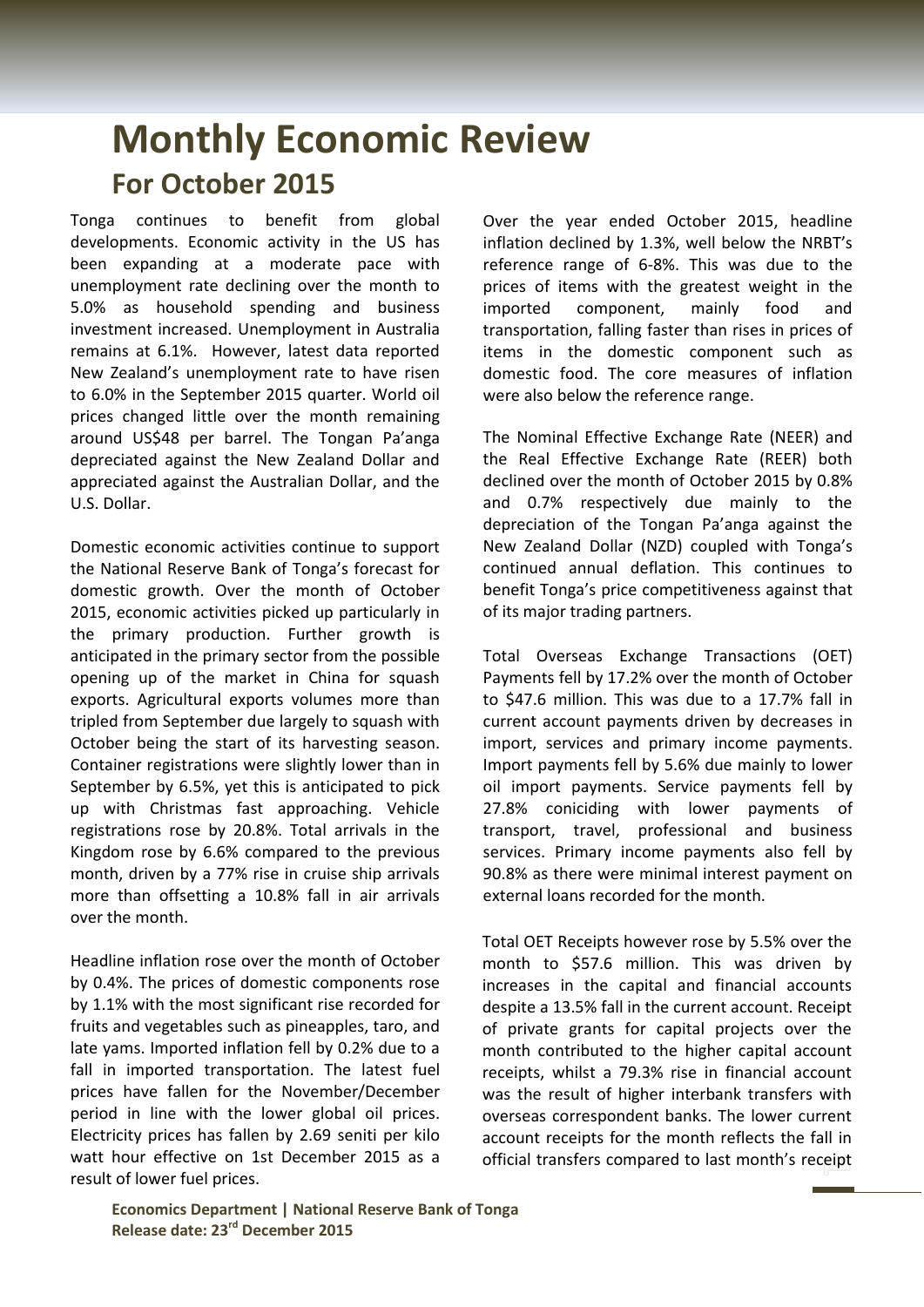of budget support of \$8 million. Total remittances, on the other hand, rose by 13.4% over the month however not enough to offset the fall in official transfers. Proceeds from squash exports helped in improving the reciepts from agricultural products, however this was offset by a fall in proceeds from fisheries and marine exports, resulting in no significant changes to total export receipts over the month.

The balance of OET over the month of October, which is the net change to gross foreign reserves, recorded a surplus of \$4.1 million, which is \$3.2 million higher than that in the previous month. The higher surplus reflects a combination of higher net surpluses in the capital and financial accounts recorded for this month which was \$2.3 million and \$13.1 million, and a lower net deficit in the current account of \$5.4 million. Gross foreign reserves reached a new record high of \$315.8 million at the end of October, which is equivalent to 9.1 months of import cover, well above the NRBT's minimum range of 3-4 months.

Broad money increased over the month by 1.5% to \$428.7 million, due to a 2.6% rise in net domestic assets and a 1.1% increase in net foreign assets. The rise in net domestic assets reflects the increase in lending while an increase in foreign reserves drove the increase in net foreign assets. Broad money also increased over the year by 14.9%, underpinned by the increases in net domestic assets and net foreign assets. Total domestic demand deposits and currency in circulation also increased in line with the rise in broad money. Banking system liquidity rose over the month and over the year by 2.0% and 14.3% respectively underpinned by the increases in deposits and foreign reserves.

Bank lending increased over the month by 1.4% to \$320.1 million, due to increases in all the catergories with household loans being the main driver. Including loans extended by non-banks, total lending also increased by 1.4% reflecting the end of government on-lent loans. At the same time, 70 new loans were approved from the managed funds scheme compared to 64 loans in the previous month, totalling to about \$0.5 million. Majority of these new loans were for new and existing customers in the agricultural sectors supporting growth in agricultural actitivities. In

**Economics Department | National Reserve Bank of Tonga Release date: 23rd December 2015**

year ended terms, total bank lending increased by 13.8%, underpinned by the increases in lending to businesses and households. Including loans extended by non-banks, total lending increased by 13.6%, with household loans being the main driver.

Weighted average interest rate spread narrowed over the month from 5.98% to 5.80% in October 2015. This was driven by a decline in weighted average lending rate and weighted average deposit rate to 8.14% and 2.29% respectively.

Net credit to government slightly rose over the month by 1.1% due to a 0.8% fall in government deposits. The lower government deposits reflect government commitments to ongoing donor funded projects and payment for services. Drawdown of managed funds loans over the month also contributed to the fall in government deposits. Both government receipts and payments based on OET data fell over the month, particularly after receiving budget support funds from donor partners last month.

Given the above developments, the NRBT's outlook for a broadly positive domestic growth remains. Economic activities, particularly in the primary production, picked up over the month of October 2015. Annual headline inflation is expected to remain within the reference range in the near term largely in anticipation of continued lower world oil prices. We also expect robust credit growth as business confidence and conditions improve. The banking system continued to remain relatively stable and profitable, with reported credit growth and strong liquidity and capital positions. Minimal liquidity pressures together with ample foreign reserves supports no change to the monetary policy settings in the near-term.

The NRBT will continue to promote prudent lending, closely monitor credit growth and be mindful of the impact of a continued deflation. The NRBT will closely monitor the country's economic developments and financial conditions to maintain internal and external monetary stability, promote financial stability and a sound and efficient financial system to support macroeconomic stability and economic growth.